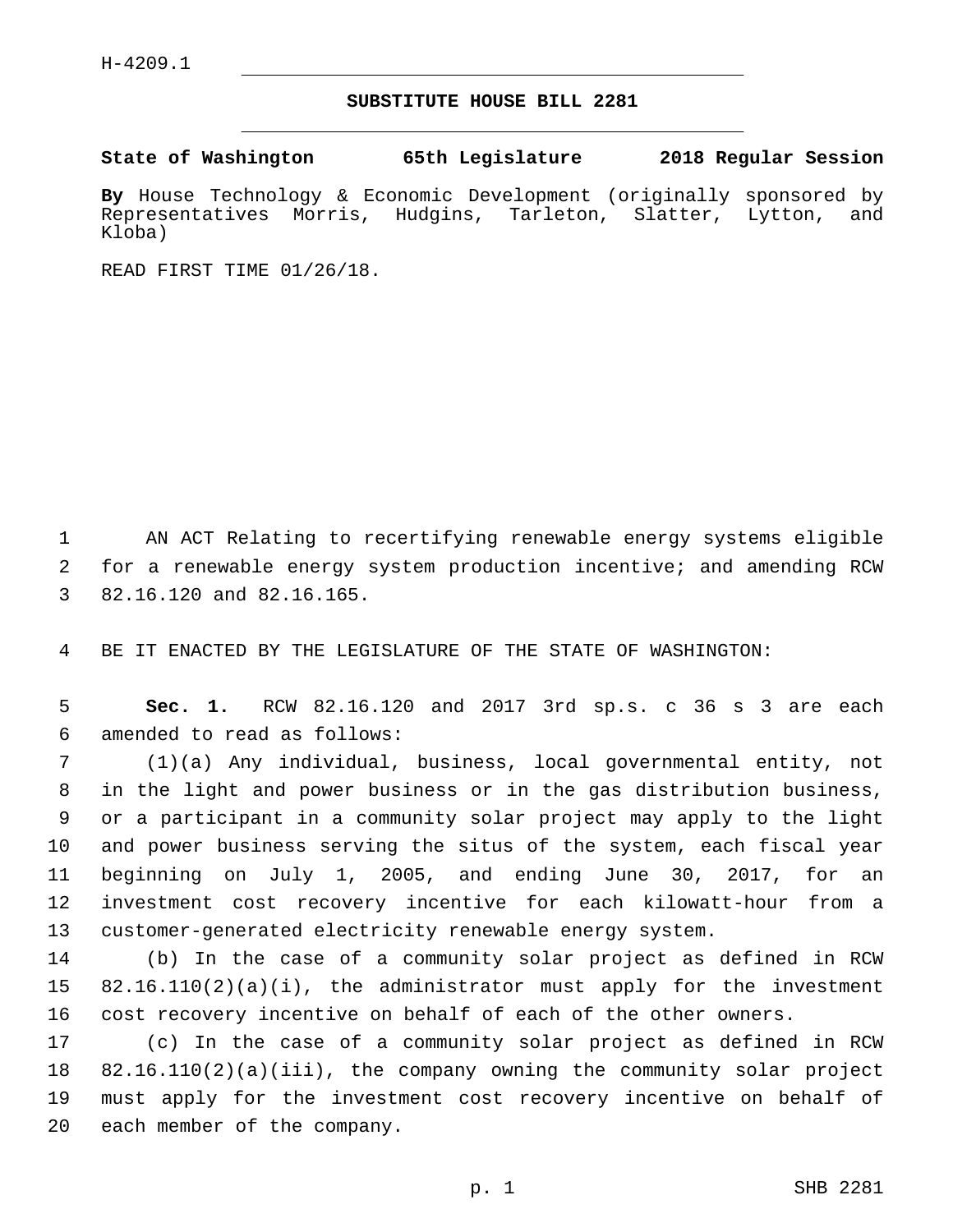(2)(a) Before submitting for the first time the application for the incentive allowed under subsection (4) of this section, the applicant must submit to the department of revenue and to the climate and rural energy development center at the Washington State University, established under RCW 28B.30.642, a certification in a form and manner prescribed by the department that includes, but is not limited to, the information described in (c) of this subsection.

 (b) The department may not accept certifications submitted to the department under (a) of this subsection after September 30, 2017.

10 (c) The certification must include:

 (i) The name and address of the applicant and location of the 12 renewable energy system.

 (A) If the applicant is an administrator of a community solar project as defined in RCW 82.16.110(2)(a)(i), the certification must also include the name and address of each of the owners of the 16 community solar project.

 (B) If the applicant is a company that owns a community solar project as defined in RCW 82.16.110(2)(a)(iii), the certification must also include the name and address of each member of the company;

20 (ii) The applicant's tax registration number;

 (iii) That the electricity produced by the applicant meets the definition of "customer-generated electricity" and that the renewable 23 energy system produces electricity with:

 (A) Any solar inverters and solar modules manufactured in 25 Washington state;

 (B) A wind generator powered by blades manufactured in Washington 27 state;

(C) A solar inverter manufactured in Washington state;

(D) A solar module manufactured in Washington state;

(E) A stirling converter manufactured in Washington state; or

 (F) Solar or wind equipment manufactured outside of Washington 32 state;

 (iv) That the electricity can be transformed or transmitted for entry into or operation in parallel with electricity transmission and 35 distribution systems; and

 (v) The date that the renewable energy system received its final electrical inspection from the applicable local jurisdiction.

 (d) Within thirty days of receipt of the certification the department of revenue must notify the applicant by mail, or electronically as provided in RCW 82.32.135, whether the renewable

p. 2 SHB 2281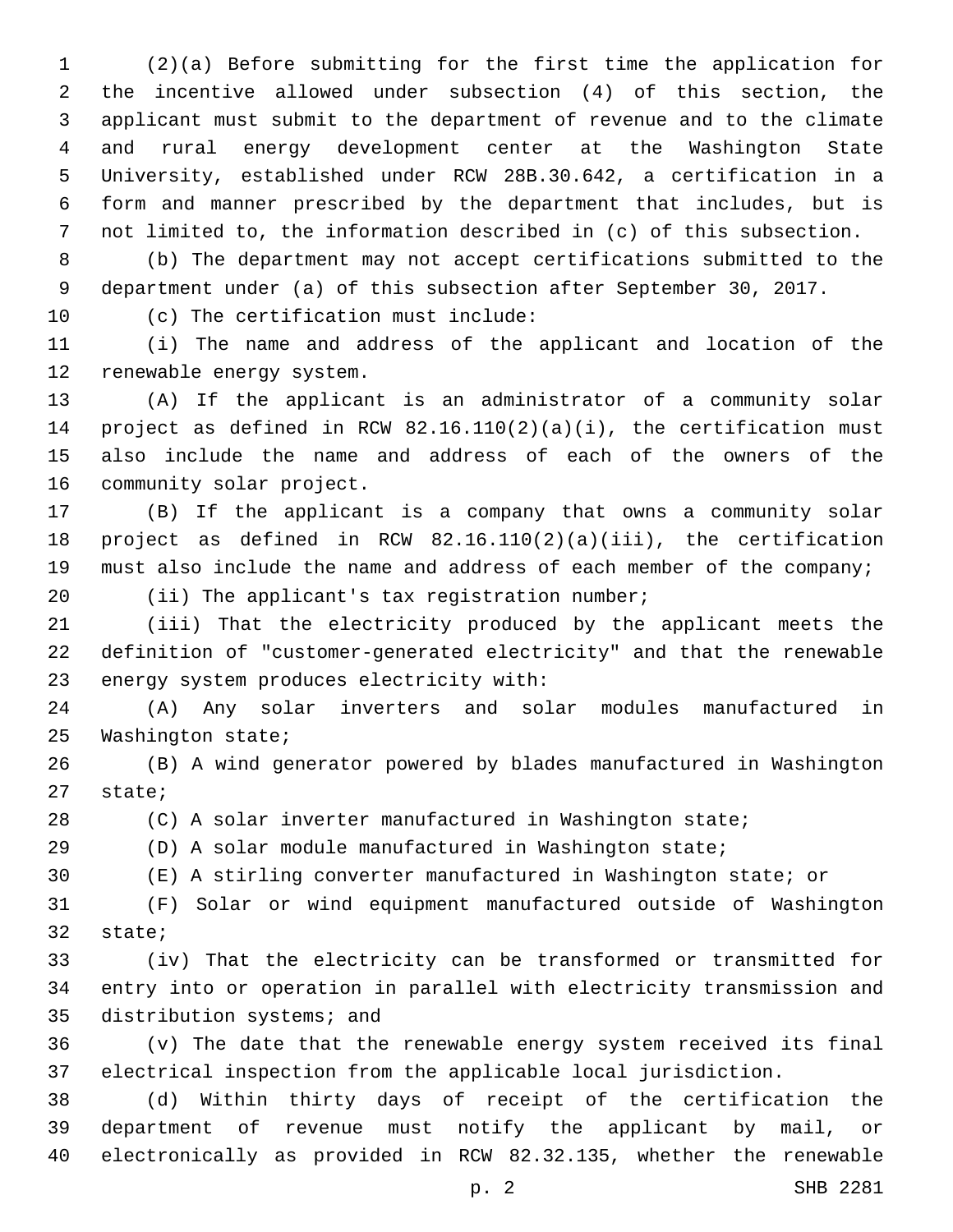energy system qualifies for an incentive under this section. The department may consult with the climate and rural energy development center to determine eligibility for the incentive. System certifications and the information contained therein are not confidential tax information under RCW 82.32.330 and are subject to disclosure.6

 (3)(a) By August 1st of each year through August 1, 2017, the application for the incentive must be made to the light and power business serving the situs of the system by certification in a form and manner prescribed by the department that includes, but is not 11 limited to, the following information:

 (i) The name and address of the applicant and location of the 13 renewable energy system.

 (A) If the applicant is an administrator of a community solar project as defined in RCW 82.16.110(2)(a)(i), the application must also include the name and address of each of the owners of the 17 community solar project.

 (B) If the applicant is a company that owns a community solar project as defined in RCW 82.16.110(2)(a)(iii), the application must 20 also include the name and address of each member of the company;

21 (ii) The applicant's tax registration number;

 (iii) The date of the notification from the department of revenue stating that the renewable energy system is eligible for the 24 incentives under this section; and

 (iv) A statement of the amount of kilowatt-hours generated by the 26 renewable energy system in the prior fiscal year.

 (b) Within sixty days of receipt of the incentive certification the light and power business serving the situs of the system must notify the applicant in writing whether the incentive payment will be authorized or denied. The business may consult with the climate and rural energy development center to determine eligibility for the incentive payment. Incentive certifications and the information contained therein are not confidential tax information under RCW 34 82.32.330 and are subject to disclosure.

 (c)(i) Persons, administrators of community solar projects, and companies receiving incentive payments must keep and preserve, for a period of five years, suitable records as may be necessary to determine the amount of incentive applied for and received. Such records must be open for examination at any time upon notice by the light and power business that made the payment or by the department.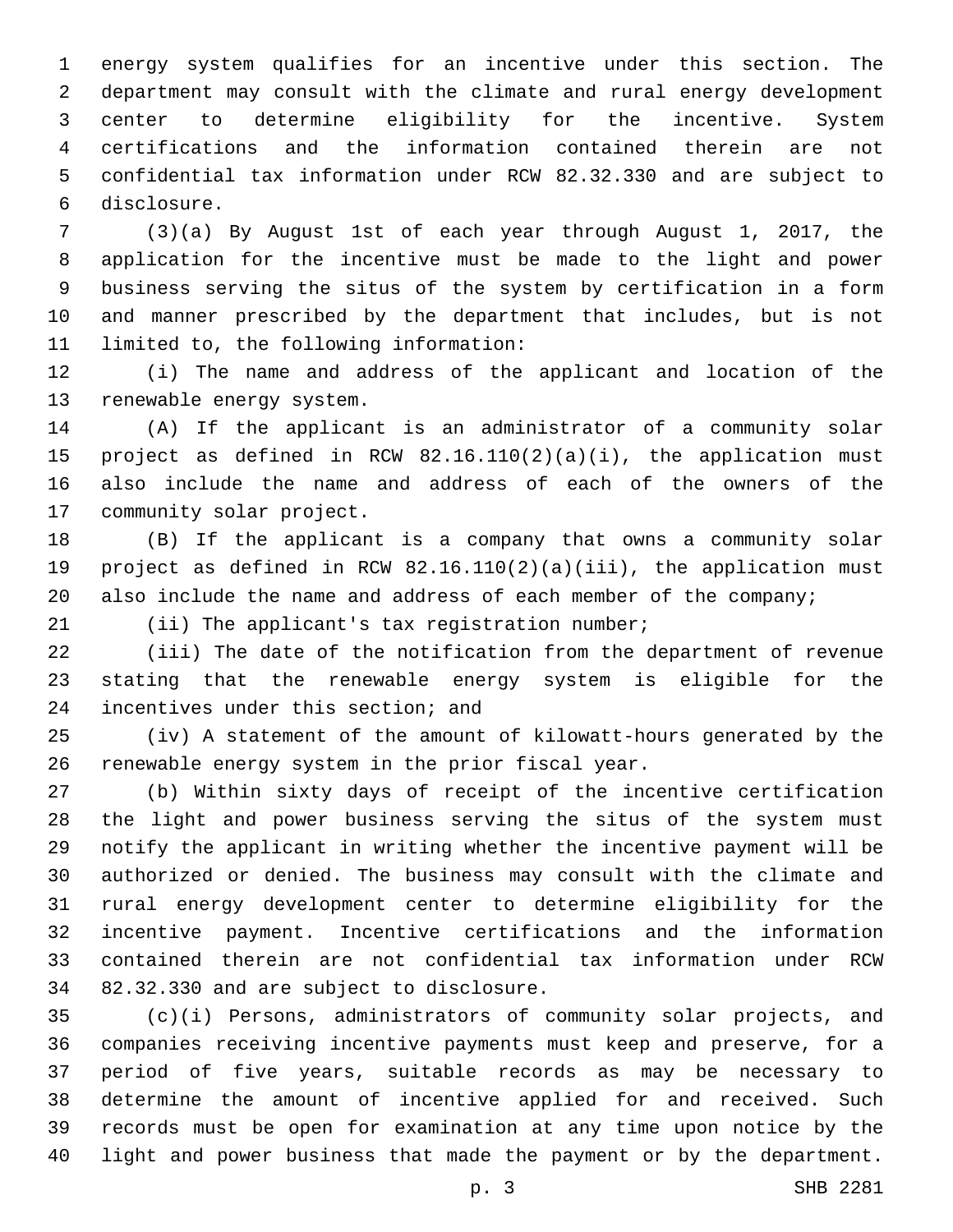If upon examination of any records or from other information obtained by the business or department it appears that an incentive has been paid in an amount that exceeds the correct amount of incentive payable, the business may assess against the person for the amount found to have been paid in excess of the correct amount of incentive payable and must add thereto interest on the amount. Interest is assessed in the manner that the department assesses interest upon 8 delinquent tax under RCW 82.32.050.

 (ii) If it appears that the amount of incentive paid is less than the correct amount of incentive payable the business may authorize 11 additional payment.

 (4) Except for community solar projects, the investment cost recovery incentive may be paid fifteen cents per economic development kilowatt-hour unless requests exceed the amount authorized for credit to the participating light and power business. For community solar projects, the investment cost recovery incentive may be paid thirty cents per economic development kilowatt-hour unless requests exceed the amount authorized for credit to the participating light and power business. For the purposes of this section, the rate paid for the investment cost recovery incentive may be multiplied by the following 21 factors:

 (a) For customer-generated electricity produced using solar modules manufactured in Washington state or a solar stirling converter manufactured in Washington state, two and four-tenths;

 (b) For customer-generated electricity produced using a solar or a wind generator equipped with an inverter manufactured in Washington 27 state, one and two-tenths;

 (c) For customer-generated electricity produced using an anaerobic digester, or by other solar equipment or using a wind generator equipped with blades manufactured in Washington state, one; 31 and

 (d) For all other customer-generated electricity produced by wind, eight-tenths.33

 (5)(a) No individual, household, business, or local governmental entity is eligible for incentives provided under subsection (4) of this section for more than five thousand dollars per year.

 (b) Except as provided in (c) through (e) of this subsection (5), each applicant in a community solar project is eligible for up to 39 five thousand dollars per year.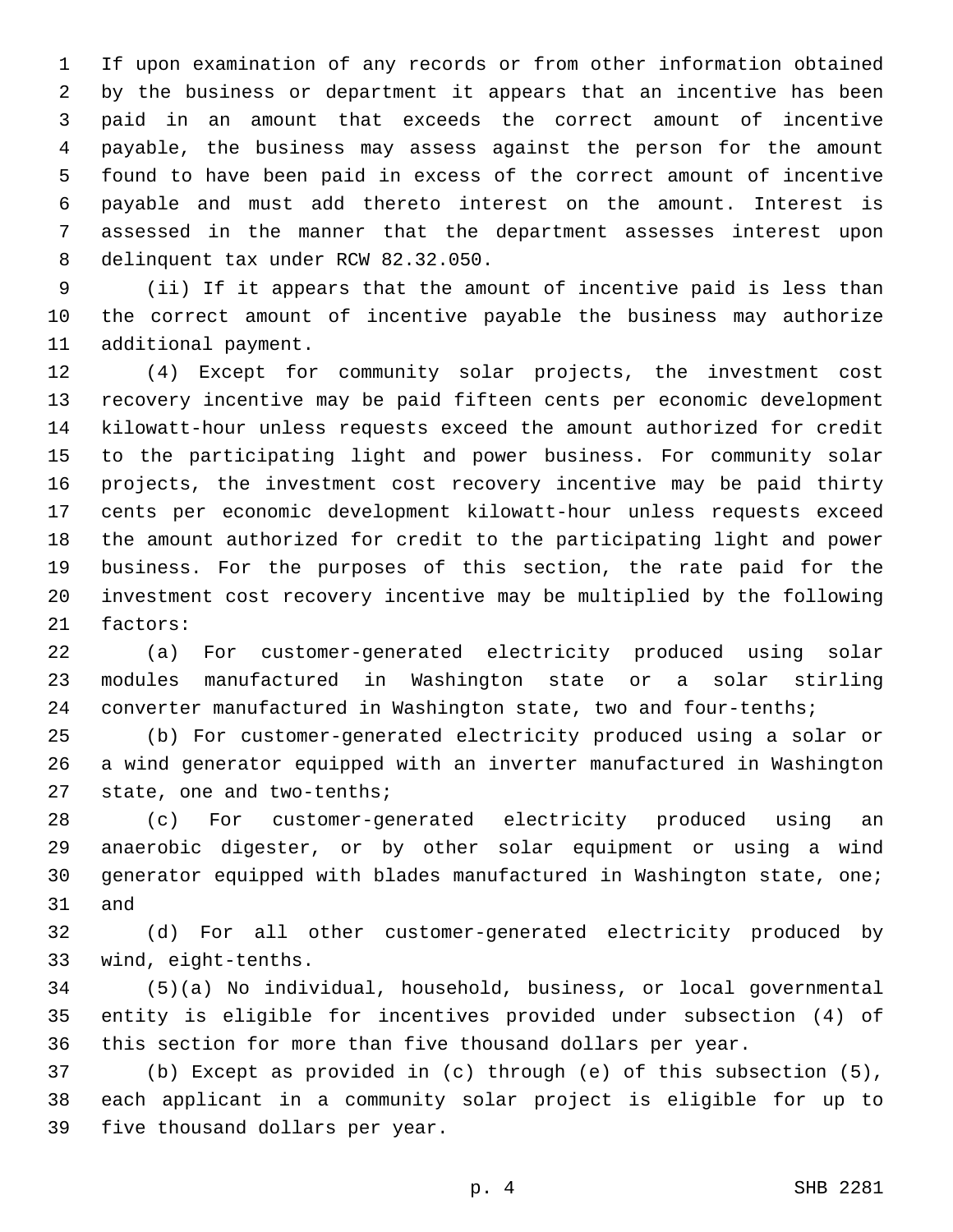(c) Where the applicant is an administrator of a community solar project as defined in RCW 82.16.110(2)(a)(i), each owner is eligible for an incentive but only in proportion to the ownership share of the project, up to five thousand dollars per year.4

 (d) Where the applicant is a company owning a community solar project that has applied for an investment cost recovery incentive on behalf of its members, each member of the company is eligible for an incentive that would otherwise belong to the company but only in proportion to each ownership share of the company, up to five thousand dollars per year. The company itself is not eligible for 11 incentives under this section.

 (e) In the case of a utility-owned community solar project, each ratepayer that contributes to the project is eligible for an incentive in proportion to the contribution, up to five thousand 15 dollars per year.

 (6) The climate and rural energy development center at Washington State University energy program may establish guidelines and standards for technologies that are identified as Washington manufactured and therefore most beneficial to the state's 20 environment.

 (7) The environmental attributes of the renewable energy system belong to the applicant, and do not transfer to the state or the light and power business upon receipt of the investment cost recovery 24 incentive.

 (8) No incentive may be paid under this section for kilowatt- hours generated before July 1, 2005, or after June 30, 2017, except as provided in subsections (10) through (12) of this section.

 (9) Beginning October 1, 2017, program management, technical review, and tracking responsibilities of the department under this section are transferred to the Washington State University extension energy program. At the earliest date practicable and no later than September 30, 2017, the department must transfer all records necessary for the administration of the remaining incentive payments due under this section to the Washington State University extension 35 energy program.

 (10) Participants in the renewable energy investment cost recovery program under this section will continue to receive payments for electricity produced through June 30, 2020, at the same rates their utility paid to participants for electricity produced between 40 July 1, 2015, and June 30, 2016, except that no participant may

p. 5 SHB 2281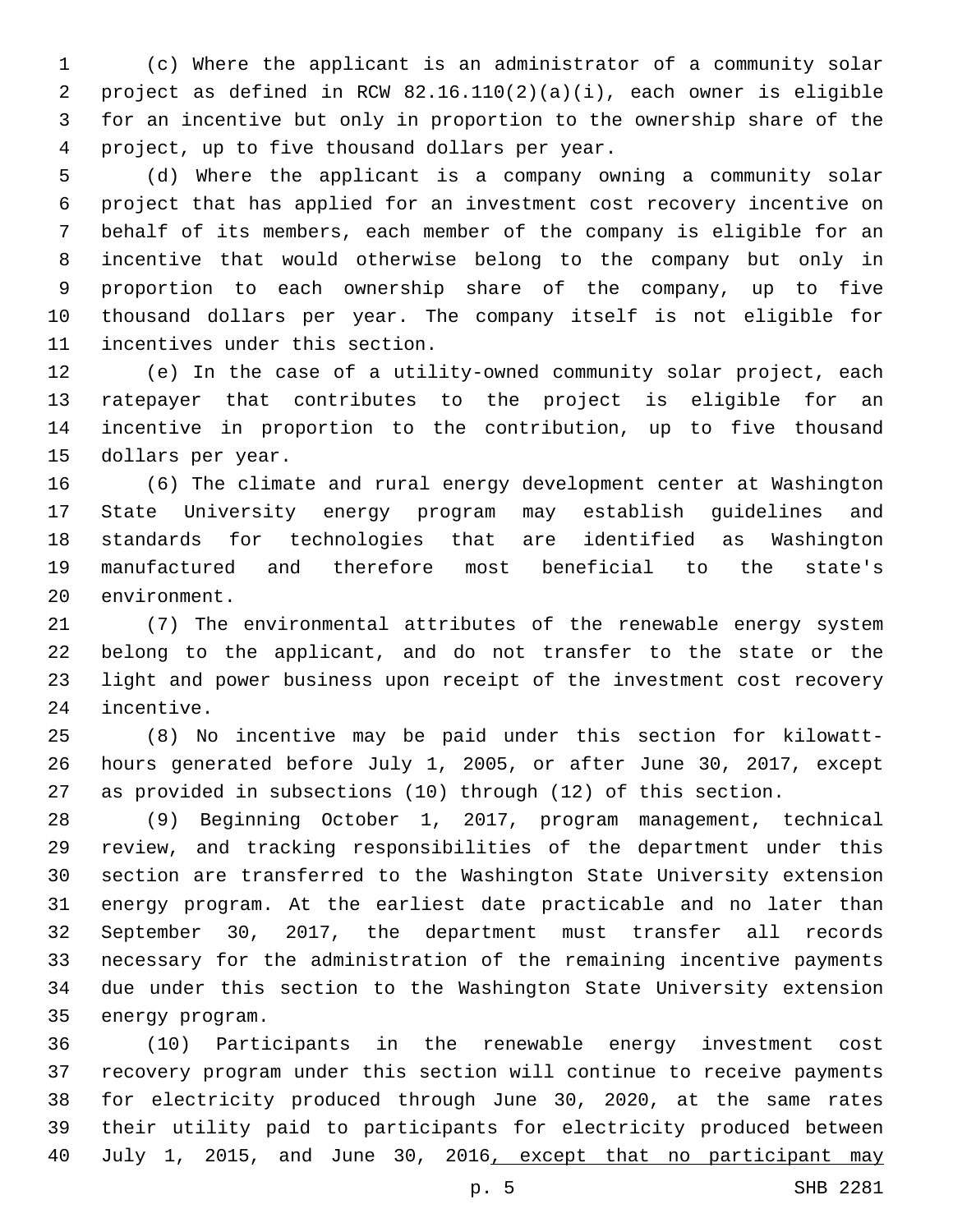continue to receive incentive payments under this section if the cumulative dollar amount of incentive payments made to the participant exceeds one hundred percent of the total system price as certified in accordance with RCW 82.16.165(7)(a)(ii).

 (11) In order to continue to receive the incentive payment allowed under subsection (4) of this section, a person or community solar project administrator who has, by September 30, 2017, submitted a complete certification to the department under subsection (2) of this section must apply to the Washington State University extension energy program by April 30, 2018, for a certification authorizing the utility serving the situs of the renewable energy system to annually remit the incentive payment allowed under subsection (4) of this section for each kilowatt-hour generated by the renewable energy 14 system through June 30, 2020.

 (12)(a) The Washington State University extension energy program must establish an application process and form by which to collect 17 ((the)) applicable system operation ((data described in)) and system 18 price data described in RCW 82.16.165(7)(a) (ii) and (iii) from each person or community solar project administrator applying for a certification under subsection (11) of this section. The Washington State University extension energy program must notify any applicant that providing this data is a condition of certification and that any certification issued pursuant to this section is void as of June 30, 2018, if the applicant has failed to provide the data by that date. The Washington State University extension energy program may waive the requirement to provide this data when extraordinary circumstances exist that result in an unreasonable burden to provide the required data.

 (b) Beginning July 1, 2018, the Washington State University extension energy program must, in a form and manner that is consistent with the roles and processes established under RCW 82.16.165 (19) and (20), calculate for the year and provide to the utility the amount of the incentive payment due to each participant 34 under subsection (11) of this section.

 **Sec. 2.** RCW 82.16.165 and 2017 3rd sp.s. c 36 s 6 are each 36 amended to read as follows:

 (1) Beginning July 1, 2017, the following persons may submit a one-time application to the Washington State University extension energy program to receive a certification authorizing the utility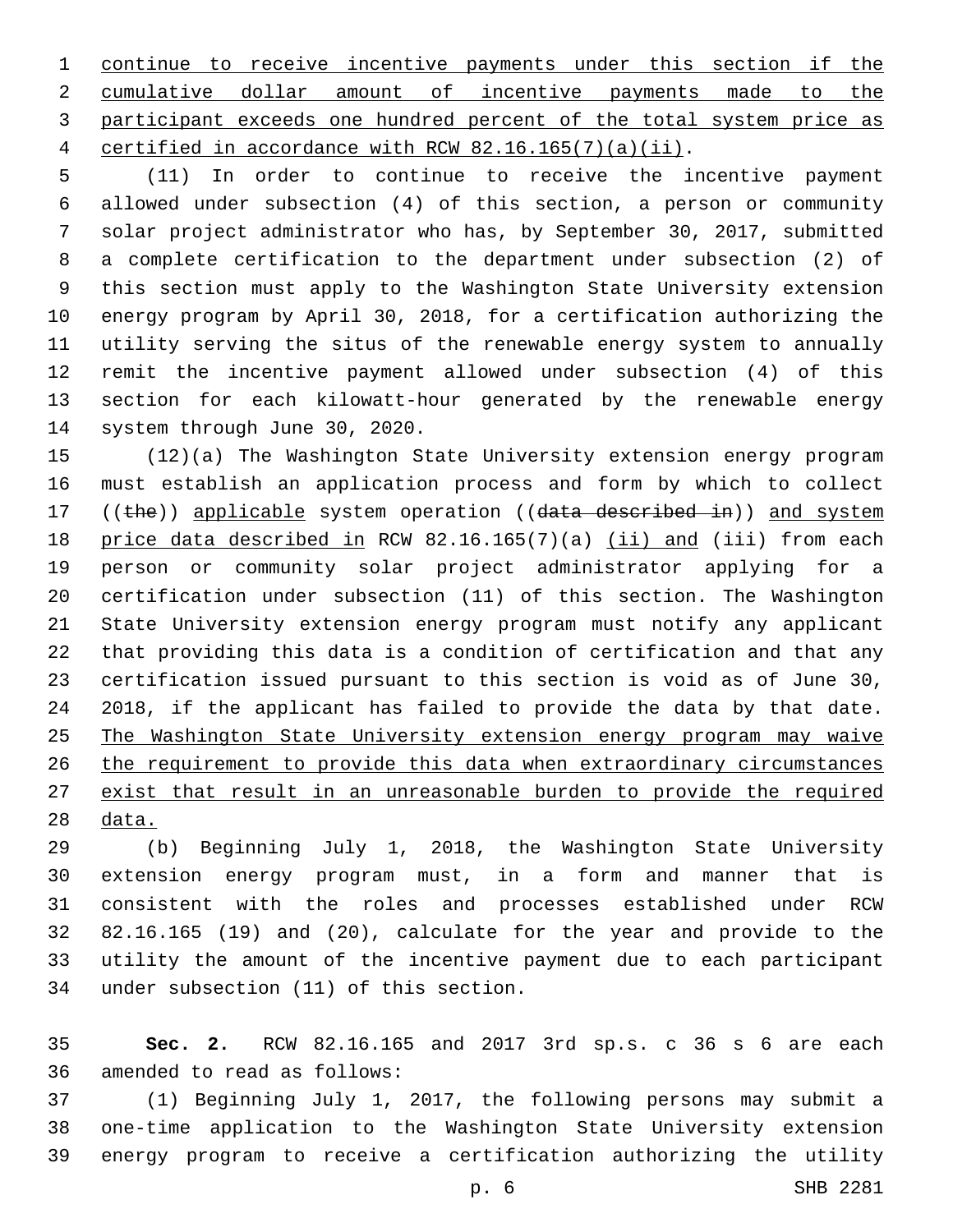serving the situs of a renewable energy system in the state of Washington to remit an annual production incentive for each kilowatt- hour of alternating current electricity generated by the renewable 4 energy system:

 (a) The utility's customer who is the customer-owner of a residential-scale or commercial-scale renewable energy system;

 (b) An administrator of a community solar project meeting the eligibility requirements outlined in RCW 82.16.170 and applies for certification on behalf of each of the project participants; or

 (c) A utility or a business under contract with a utility that administers a shared commercial solar project that meets the eligibility requirements in RCW 82.16.175 and applies for certification on behalf of each of the project participants.

 (2) No person, business, or household is eligible to receive incentive payments provided under subsection (1) of this section of more than five thousand dollars per year for residential systems or community solar projects, twenty-five thousand dollars per year for commercial-scale systems, or thirty-five thousand dollars per year 19 for shared commercial solar projects.

 (3)(a) No new certification may be issued under this section to an applicant who submits a request for or receives an annual incentive payment for a renewable energy system that was certified under RCW 82.16.120, or for a renewable energy system served by a utility that has elected not to participate in the incentive program, 25 as provided in subsection  $(4)$  of this section.

 (b) The Washington State University extension energy program may issue a new certification for an additional system installed at a situs with a previously certified system so long as the new system meets the requirements of this section and its production can be measured separately from the previously certified system.

 (c) The Washington State University extension energy program may issue a recertification for a residential-scale or commercial-scale system if a customer makes investments resulting in an expansion of the system's nameplate capacity. Such recertification expires on the same day as the original certification for the residential-scale or commercial-scale system and applies to the entire system the incentive rates and program rules in effect as of the date of the 38 recertification.

 (4) A utility's participation in the incentive program provided 40 in this section is voluntary.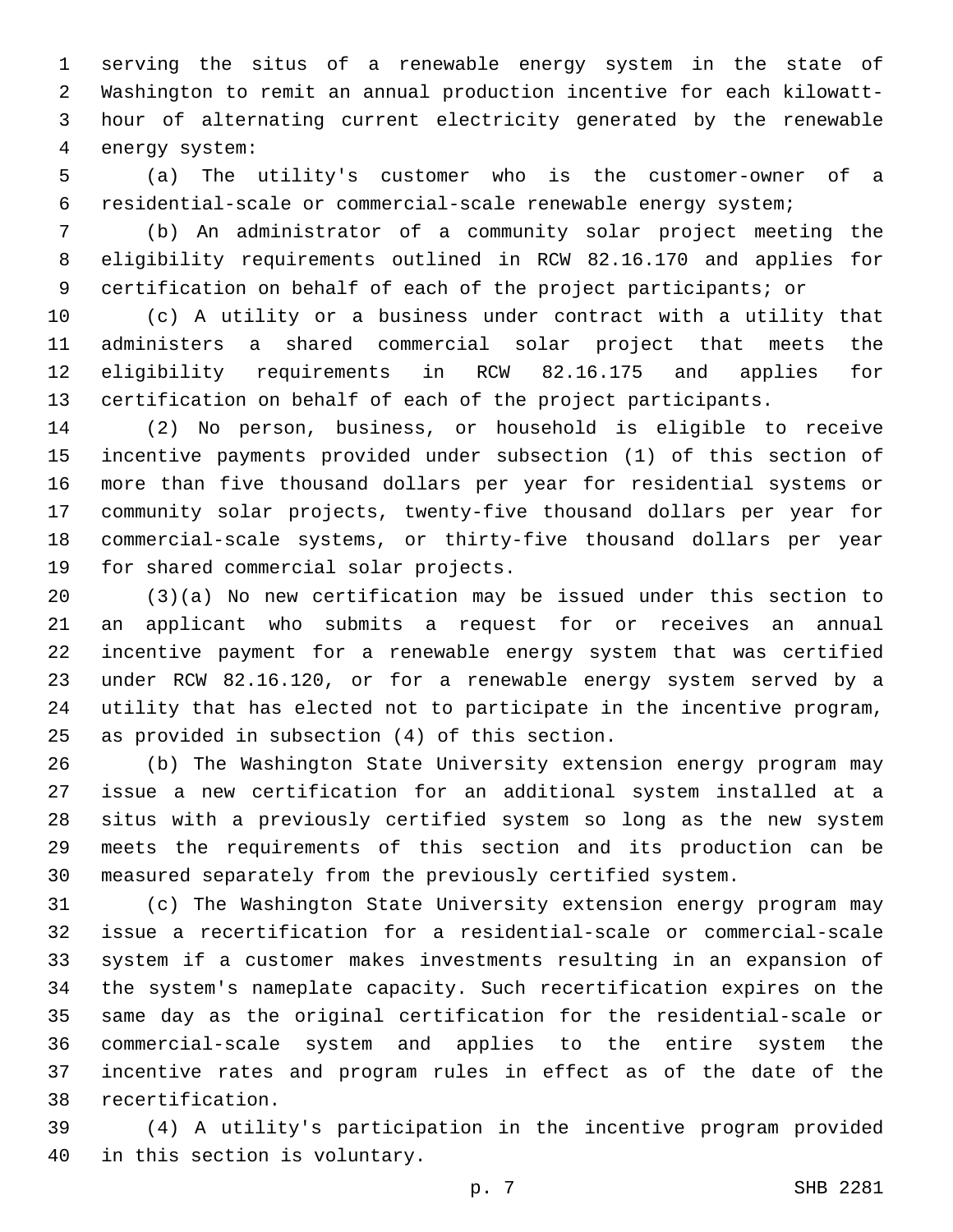(a) A utility electing to participate in the incentive program must notify the Washington State University extension energy program 3 of such election in writing.

 (b) The utility may terminate its voluntary participation in the production incentive program by providing notice in writing to the Washington State University extension energy program to cease issuing new certifications for renewable energy systems that would be served 8 by that utility.

 (c) Such notice of termination of participation is effective after fifteen days, at which point the Washington State University extension energy program may not accept new applications for certification of renewable energy systems that would be served by 13 that utility.

 (d) Upon receiving a utility's notice of termination of participation in the incentive program, the Washington State University extension energy program must report on its web site that customers of that utility are no longer eligible to receive new 18 certifications under the program.

 (e) A utility's termination of participation does not affect the utility's obligation to continue to make annual incentive payments for electricity generated by systems that were certified prior to the effective date of the notice. The Washington State University extension energy program must continue to process and issue certifications for renewable energy systems that were received by the Washington State University extension energy program before the 26 effective date of the notice of termination.

 (f) A utility that has terminated participation in the program may resume participation upon filing notice with the Washington State 29 University extension energy program.

 (5)(a) The Washington State University extension energy program may certify a renewable energy system that is connected to equipment capable of measuring the electricity production of the system and interconnecting with the utility's system in a manner that allows the utility, or the customer at the utility's option, to measure and report to the Washington State University extension energy program the total amount of electricity produced by the renewable energy system.37

 (b) The Washington State University extension energy program must establish a reporting and fee-for-service system to accept electricity production data from the utility or the customer that is

p. 8 SHB 2281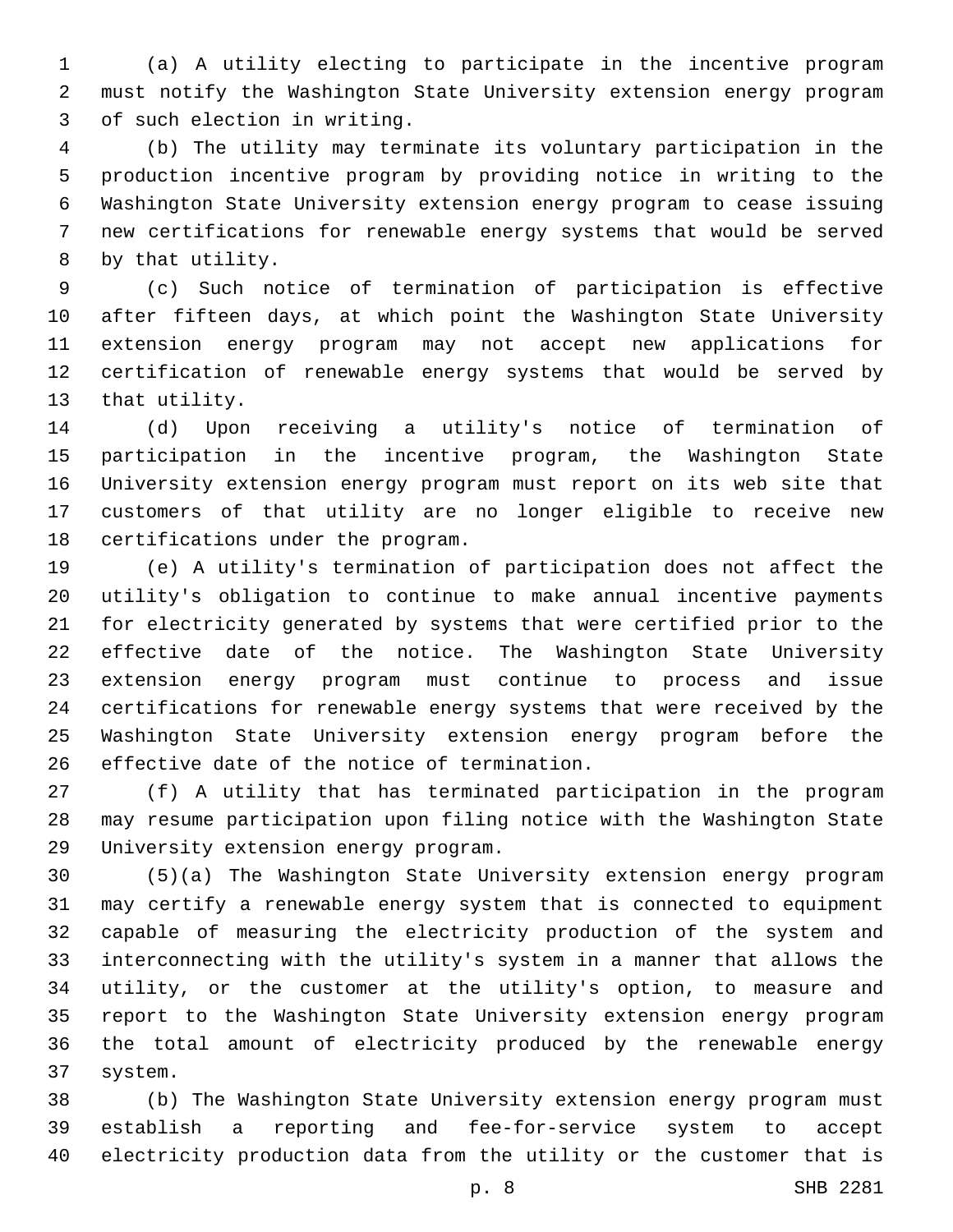not reported electronically and with the reporting entity selected at the utility's option as described in subsection (19) of this section. The fee-for-service agreement must allow for electronic reporting or reporting by mail, may be specific to individual utilities, and must recover only the program's costs of obtaining the electricity production data and incorporating it into an electronic format. A statement of the amount due for the fee-for-service must be provided to the utility by the Washington State University extension energy program with the report provided to the utility pursuant to subsection (20)(a) of this section. The utility may determine how to assess and remit the fee, and the utility may be allowed a credit for fees paid under this subsection (5) against taxes due, as provided in 13 RCW 82.16.130(1).

 (6) The Washington State University extension energy program may issue a certification authorizing annual incentive payments up to the 16 following annual dollar limits:

 (a) For community solar projects, five thousand dollars per 18 project participant;

- (b) For residential-scale systems, five thousand dollars;
- (c) For commercial-scale systems, twenty-five thousand dollars; and

 (d) For shared commercial solar projects, up to thirty-five thousand dollars a year per participant, as determined by the terms 24 of subsection (15) of this section.

 (7)(a) To obtain certification under this section, a person must submit to the Washington State University extension energy program an 27 application, including:

 (i) A signed statement that the applicant has not previously received a notice of eligibility from the department under RCW 82.16.120 entitling the applicant to receive annual incentive payments for electricity generated by the renewable energy system at 32 the same meter location;

 (ii) A signed ((statement of the total price, including applicable sales tax, paid by the applicant for the renewable energy 35 system)) attestation of the total system price, including applicable sales tax, paid by the applicant for the renewable energy system, except that such an attestation is not required for renewable energy systems acquired as part of a real estate transaction and for which 39 the total system price at the time of installation is not known;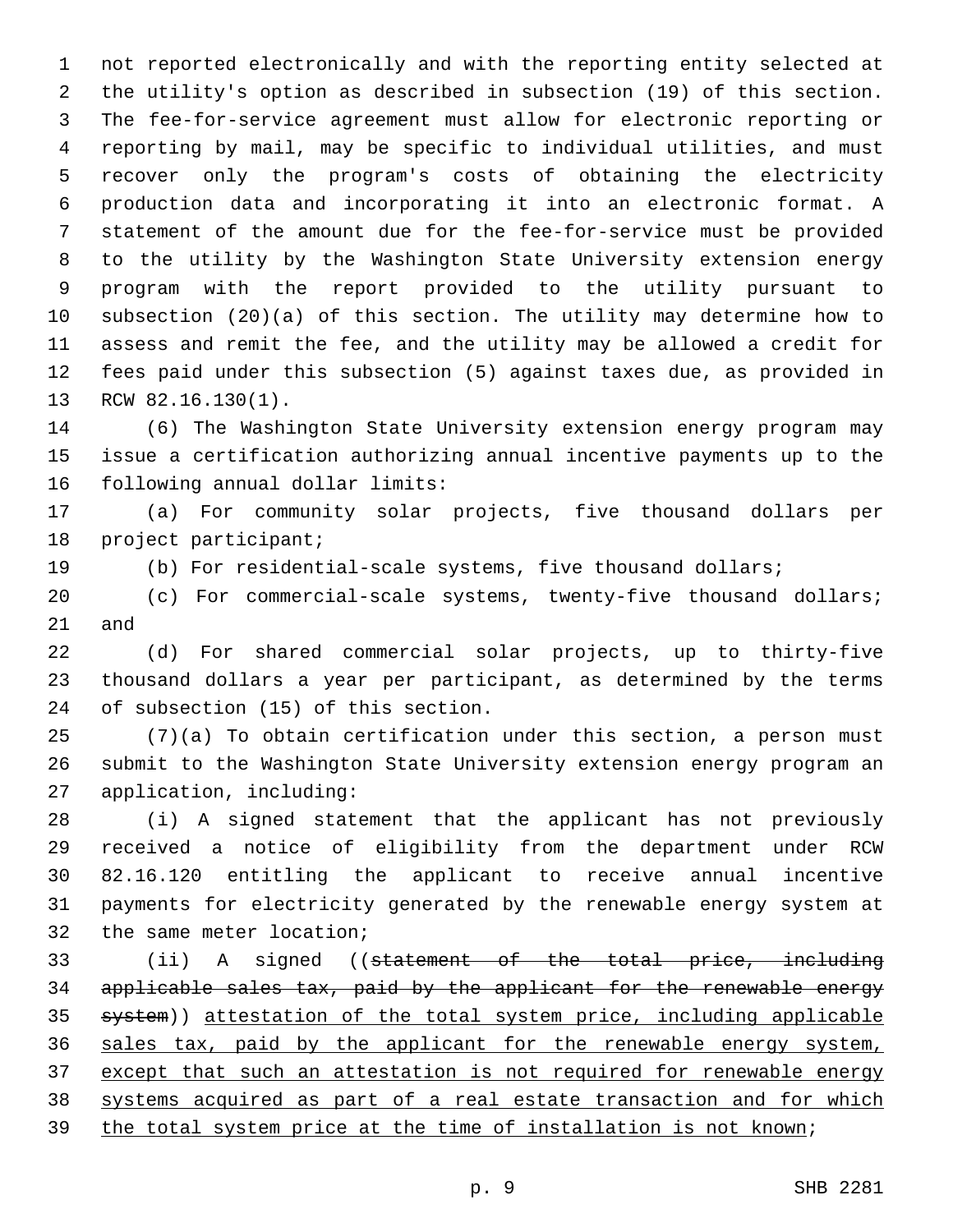(iii) ((System operation data including)) For systems installed and operational after July 1, 2010, system operation data such as global positioning system coordinates, tilt, estimated shading, and azimuth;4

 (iv) Any other information the Washington State University extension energy program deems necessary in determining eligibility and incentive levels, administering the program, tracking progress toward achieving the limits on program participation established in RCW 82.16.130, or facilitating the review of the performance of the tax preferences by the joint legislative audit and review committee, 11 as described in RCW 82.16.155; and

 $(v)(A)$  Except as provided in  $(a)(v)(B)$  of this subsection (7), the date that the renewable energy system received its final electrical inspection from the applicable local jurisdiction, as well as a copy of the permit or, if the permit is available online, the 16 permit number;

 (B) The Washington State University extension energy program may 18 waive the requirement in  $(a)(v)(A)$  of this subsection (7), accepting an application and granting provisional certification prior to proof of final electrical inspection. Provisional certification expires one hundred eighty days after issuance, unless the applicant submits proof of the final electrical inspection from the applicable local jurisdiction or the Washington State University extension energy program extends the certification, for a term or terms of thirty days, due to extenuating circumstances; and

 (b)(i) Prior to obtaining certification under this subsection, a community solar project or shared commercial solar project must apply for precertification against the remaining funds available for incentive payments under subsection (13)(d) of this section in order to be guaranteed an incentive payment under this section;

 (ii) A project applicant of a community solar project or shared commercial solar project must complete an application for certification with the Washington State University extension energy program within less than one year to retain the precertification 35 status described in this subsection; and

 (iii) The Washington State University extension energy program may design a reservation or precertification system for an applicant of a residential-scale or commercial-scale renewable energy system.

 (8) No incentive payments may be authorized or accrued until the final electrical inspection and executed interconnection agreement

p. 10 SHB 2281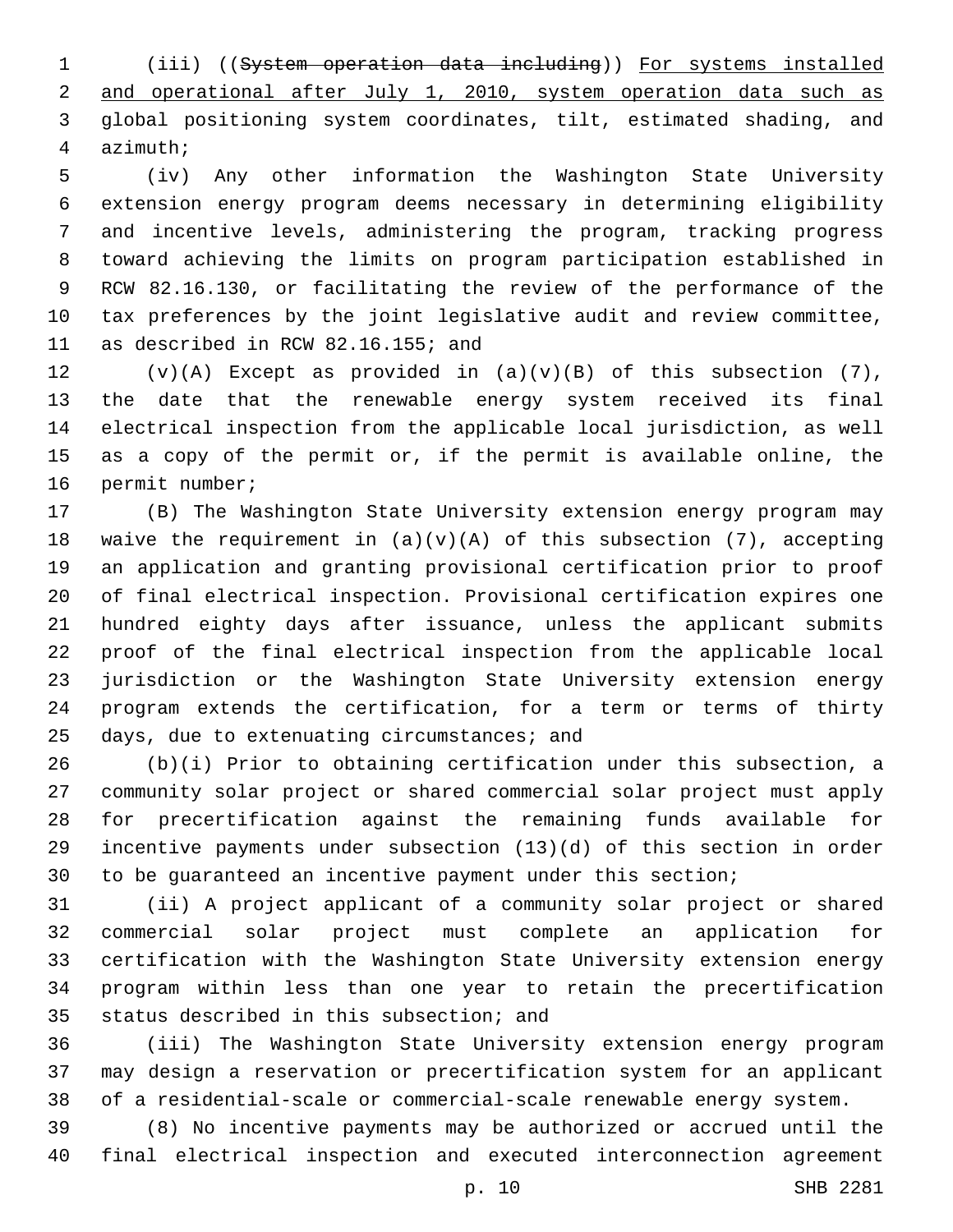are submitted to the Washington State University extension energy program.2

 (9) Within thirty days of receipt of the application for certification, the Washington State University extension energy program must notify the applicant and, except when a utility is the applicant, the utility serving the situs of the renewable energy system, by mail or electronically, whether certification has been granted. The certification notice must state the rate to be paid per kilowatt-hour of electricity generated by the renewable energy system, as provided in subsection (12) of this section, subject to any applicable cap on total annual payment provided in subsection (6) 12 of this section.

 (10) Certification is valid for the program term and entitles the applicant or, in the case of a community solar project or shared commercial solar project, the participant, to receive incentive payments for electricity generated from the date the renewable energy system commences operation, or the date the system is certified, whichever date is later. For purposes of this subsection, the Washington State University extension energy program must define when a renewable energy system commences operation and provide notice of such date to the recipient and the utility serving the situs of the system. Certification may not be retroactively changed except to correct later discovered errors that were made during the original 24 application or certification process.

 (11)(a) System certification follows the system if the following conditions are met using procedures established by the Washington 27 State University extension energy program:

 (i) The renewable energy system is transferred to a new owner who notifies the Washington State University extension energy program of 30 the transfer; and

 (ii) The new owner provides an executed interconnection agreement 32 with the utility serving the premises.

 (b) In the event that a community solar project participant terminates their participation in a community solar project, the system certification follows the system and participation may be transferred to a new participant. The administrator of a community solar project must provide notice to the Washington State University extension energy program of any changes or transfers in project 39 participation.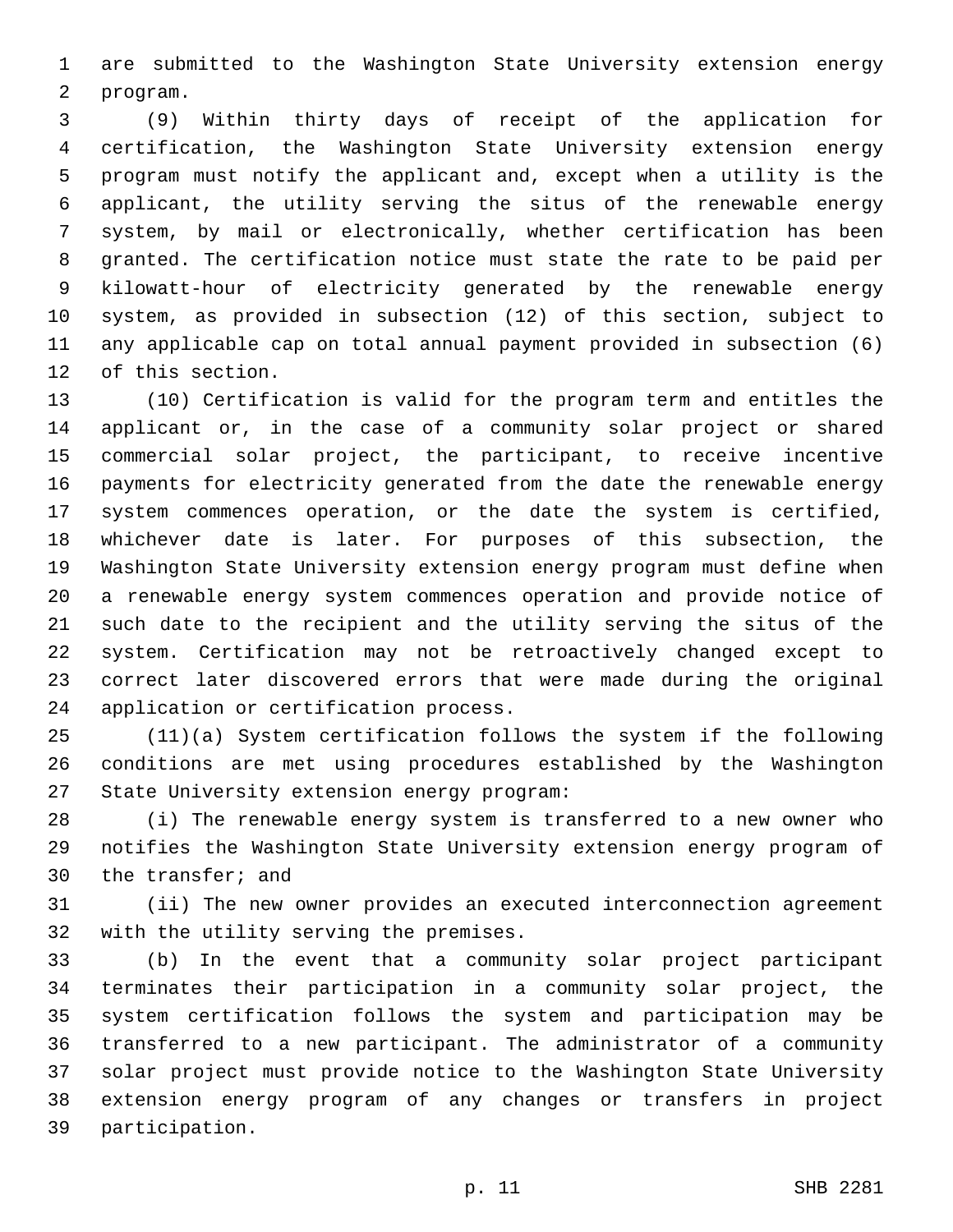(12) The Washington State University extension energy program must determine the total incentive rate for a new renewable energy system certification by adding to the base rate any applicable made- in-Washington bonus rate. A made-in-Washington bonus rate is provided for a renewable energy system or a community solar project with solar modules made in Washington or with a wind turbine or tower that is made in Washington. Both the base rates and bonus rate vary, depending on the fiscal year in which the system is certified and the type of renewable energy system being certified, as provided in the 10 following table:

| 11 | Fiscal year   | Base rate -       | Base rate -      | Base rate -     | Base rate - shared | Made in    |
|----|---------------|-------------------|------------------|-----------------|--------------------|------------|
| 12 | of system     | residential-scale | commercial-scale | community solar | commercial solar   | Washington |
| 13 | certification |                   |                  |                 |                    | bonus      |
| 14 | 2018          | \$0.16            | \$0.06           | \$0.16          | \$0.06             | \$0.05     |
| 15 | 2019          | \$0.14            | \$0.04           | \$0.14          | \$0.04             | \$0.04     |
| 16 | 2020          | \$0.12            | \$0.02           | \$0.12          | \$0.02             | \$0.03     |
| 17 | 2021          | \$0.10            | \$0.02           | \$0.10          | \$0.02             | \$0.02     |

 (13) The Washington State University extension energy program 19 must cease to issue new certifications:

 (a) For community solar projects and shared commercial solar projects in any fiscal year for which the Washington State University extension energy program estimates that fifty percent of the remaining funds for credit available to a utility for renewable energy systems certified under this section as of July 1, 2017, have been allocated to community solar projects and shared commercial 26 solar projects combined;

 (b) For commercial-scale systems in any fiscal year for which the Washington State University extension energy program estimates that twenty-five percent of the remaining funds for credit available to a utility for renewable energy systems certified under this section as 31 of July 1, 2017, have been allocated to commercial-scale systems;

 (c) For any renewable energy system served by a utility, if certification is likely to result in incentive payments by that utility, including payments made under RCW 82.16.120, exceeding the utility's available funds for credit under RCW 82.16.130; and

 (d) For any renewable energy system, if certification is likely to result in total incentive payments under this section exceeding 38 one hundred ten million dollars.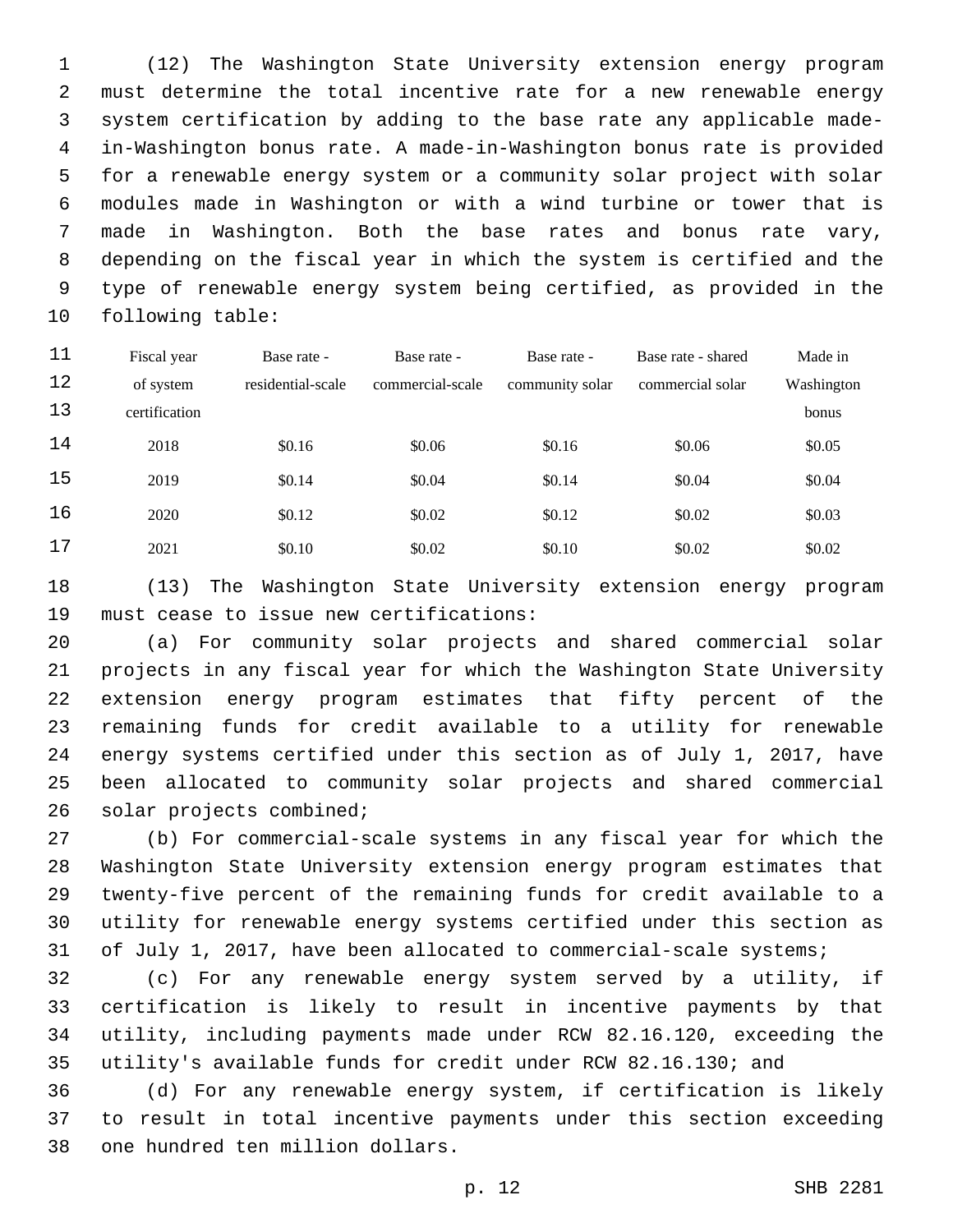(14) If the Washington State University extension energy program ceases issuing new certifications during a fiscal year or biennium as provided in subsection (13) of this section, in the following fiscal year or biennium, or when additional funds are available for credit such that the thresholds described in subsection (13) of this section are no longer exceeded, the Washington State University extension energy program must resume issuing new certifications using a method of awarding certifications that results in equitable and orderly 9 allocation of benefits to applicants.

 (15) A customer who is a participant in a shared commercial solar project may not receive incentive payments associated with the project greater than the difference between the levelized cost of energy output of the system over its production life and the retail rate for the rate class to which the customer belongs. The levelized cost of the output of the energy must be determined by the utility that administers the shared commercial solar project and must be disclosed, along with an explanation of the limitations on incentive payments contained in this subsection (15), in the contractual agreement with the shared commercial solar project participants.

 (16) In order to begin to receive annual incentive payments, a person who has been issued a certification for the incentive as provided in subsection (9) of this section must obtain an executed interconnection agreement with the utility serving the situs of the 24 renewable energy system.

 (17) The Washington State University extension energy program must establish a list of equipment that is eligible for the bonus rates described in subsection (12) of this section. The Washington State University extension energy program must, in consultation with the department of commerce, develop technical specifications and guidelines to ensure consistent and predictable determination of eligibility. A solar module is made in Washington for purposes of receiving the bonus rate only if the lamination of the module takes place in Washington. A wind turbine is made in Washington only if it is powered by a turbine or built with a tower manufactured in 35 Washington.

 (18) The manufacturer of a renewable energy system component subject to a bonus rate under subsection (12) of this section may apply to the Washington State University extension energy program to receive a determination of eligibility for such bonus rates. The Washington State University extension energy program must publish a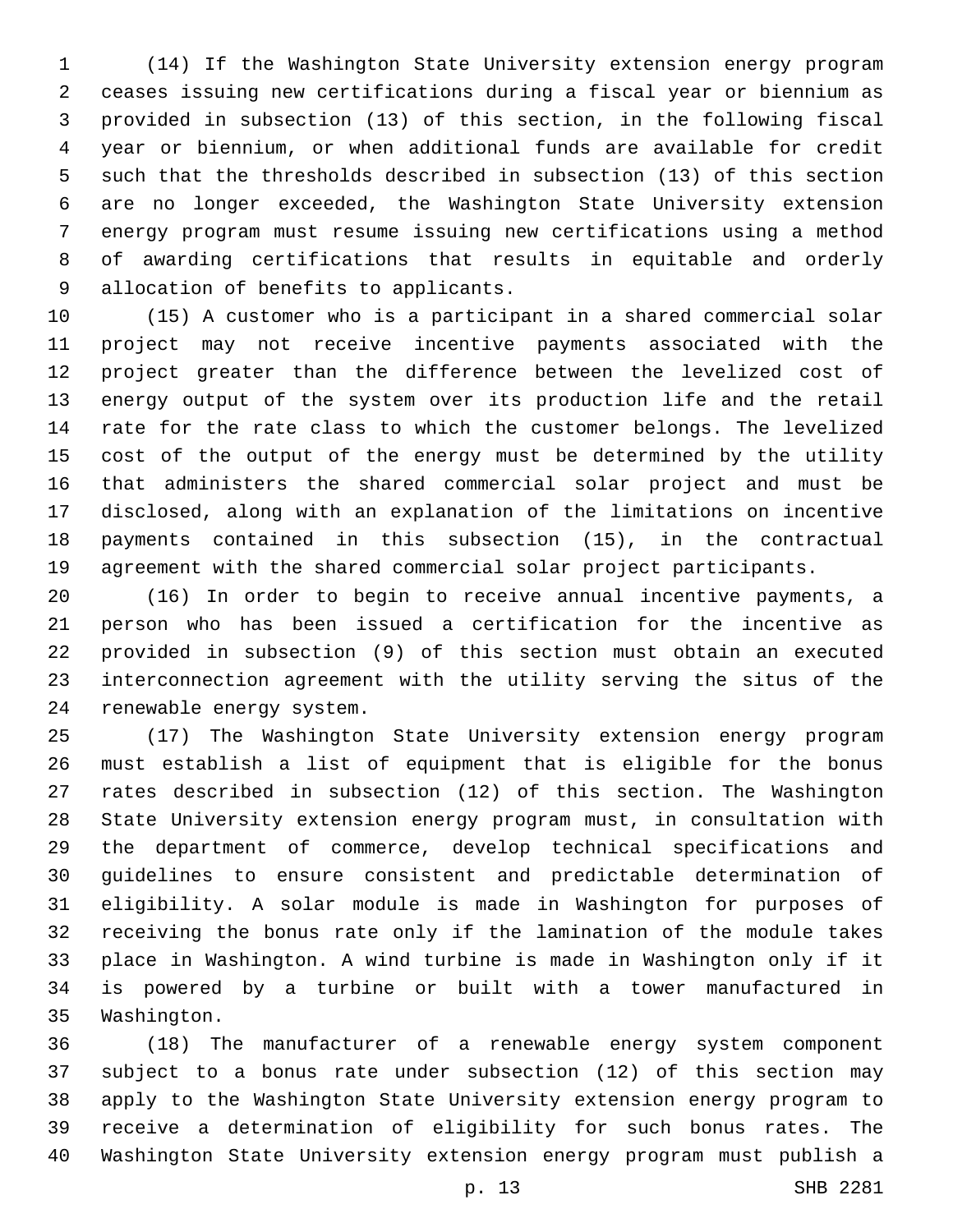list of components that have been certified as eligible for such bonus rates. The Washington State University extension energy program may assess an equipment certification fee to recover its costs. The Washington State University extension energy program must deposit all revenue generated by this fee into the state general fund.

 (19) Annually, the utility must report electronically to the Washington State University extension energy program the amount of gross kilowatt-hours generated by each renewable energy system since the prior annual report. For the purposes of this section, to report electronically means to submit statistical or factual information in alphanumeric form through a web site established by the Washington State University extension energy program or in a list, table, spreadsheet, or other nonnarrative format that can be digitally transmitted or processed. The utility may instead opt to report by mail or require program participants to report individually, but if the utility exercises one or more of these options it must negotiate with the Washington State University extension energy program the fee-for-service arrangement described in subsection (5)(b) of this 19 section.

 (20)(a) The Washington State University extension energy program must calculate for the year and provide to the utility the amount of the incentive payment due to each participant and the total amount of credit against tax due available to the utility under RCW 82.16.130 that has been allocated as annual incentive payments. Upon notice to the Washington State University extension energy program, a utility may opt to directly perform this calculation and provide its results to the Washington State University extension energy program.

 (b) If the Washington State University extension energy program identifies an abnormal production claim, it must notify the utility, the department of revenue, and the applicant, and must recommend withholding payment until the applicant has demonstrated that the production claim is accurate and valid. The utility is not liable to the customer for withholding payments pursuant to such recommendation unless and until the Washington State University extension energy program notifies the utility to resume incentive payments.

 (21)(a) The utility must issue the incentive payment within ninety days of receipt of the information required under subsection (20)(a) of this section from the Washington State University extension energy program. The utility must resume the incentive payments withheld under subsection (20)(b) of this section within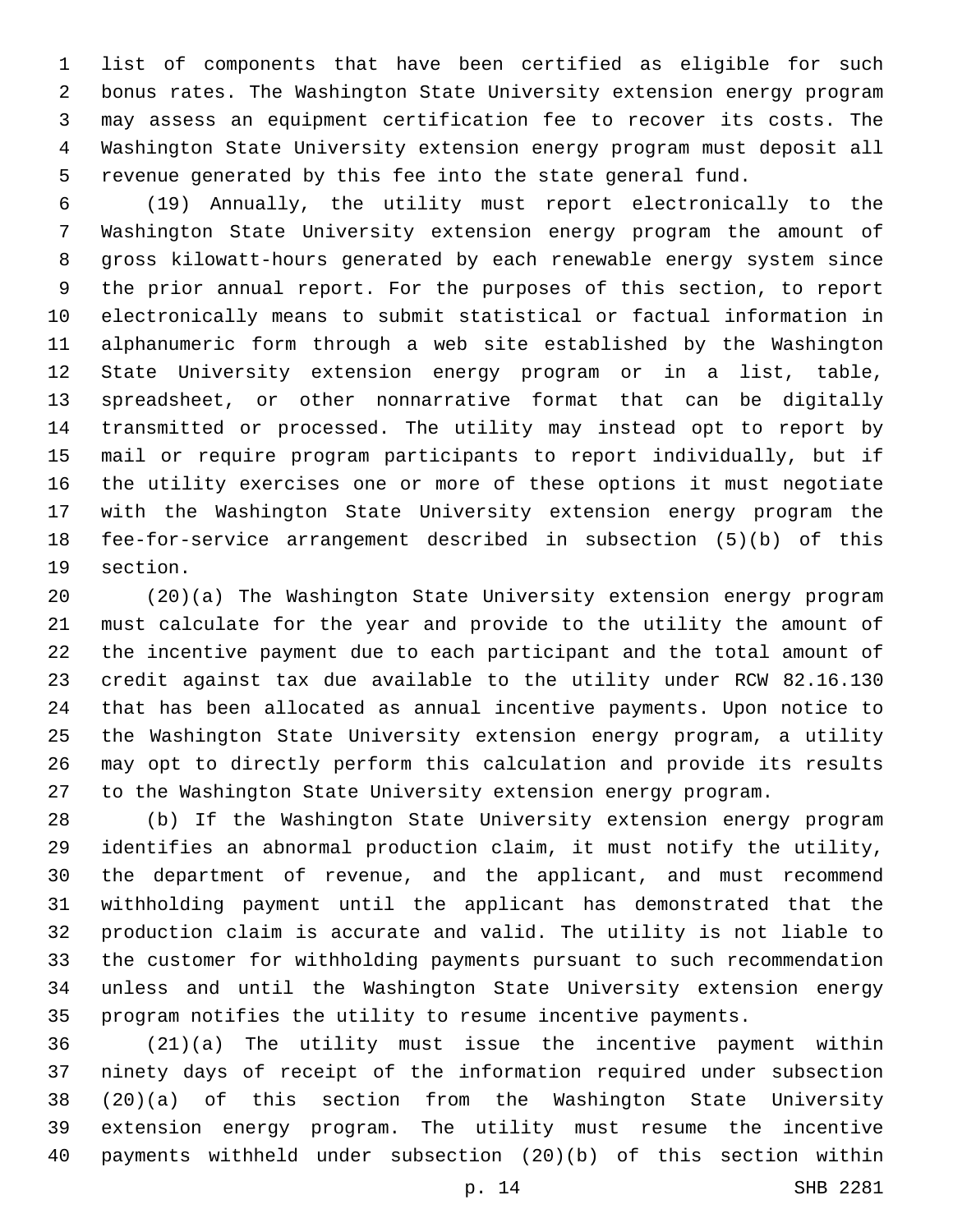thirty days of receiving notice from the Washington State University extension energy program that the claim has been demonstrated 3 accurate and valid and payment should be resumed.

 (b) A utility is not liable for incentive payments to a customer- owner if the utility has disconnected the customer due to a violation of a customer service agreement, such as nonpayment of the customer's bill, or a violation of an interconnection agreement.

 (22) Beginning January 1, 2018, the Washington State University extension energy program must post on its web site and update at 10 least monthly a report, by utility, of:

 (a) The number of certifications issued for renewable energy systems, including estimated system sizes, costs, and annual energy 13 production and incentive yields for various system types; and

 (b) An estimate of the amount of credit that has not yet been allocated for incentive payments under each utility's credit limit and remains available for new renewable energy system certifications.

 (23) Persons receiving incentive payments under this section must keep and preserve, for a period of five years for the duration of the consumer contract, suitable records as may be necessary to determine the amount of incentive payments applied for and received. The Washington State University extension energy program may direct a utility to cease issuing incentive payments if the records are not made available for examination upon request. A utility receiving such a directive is not liable to the applicant for any incentive payments or other damages for ceasing payments pursuant to the directive.

 (24) The nonpower attributes of the renewable energy system belong to the utility customer who owns or hosts the system or, in the case of a community solar project or a shared commercial solar project, the participant, and can be kept, sold, or transferred at the utility customer's discretion unless, in the case of a utility- owned community solar or shared commercial solar project, a contract between the customer and the utility clearly specifies that the 33 attributes will be retained by the utility.

 (25) All lists, technical specifications, determinations, and guidelines developed under this section must be made publicly available online by the Washington State University extension energy 37 program.

 (26) No certification may be issued under this section after June 30, 2021.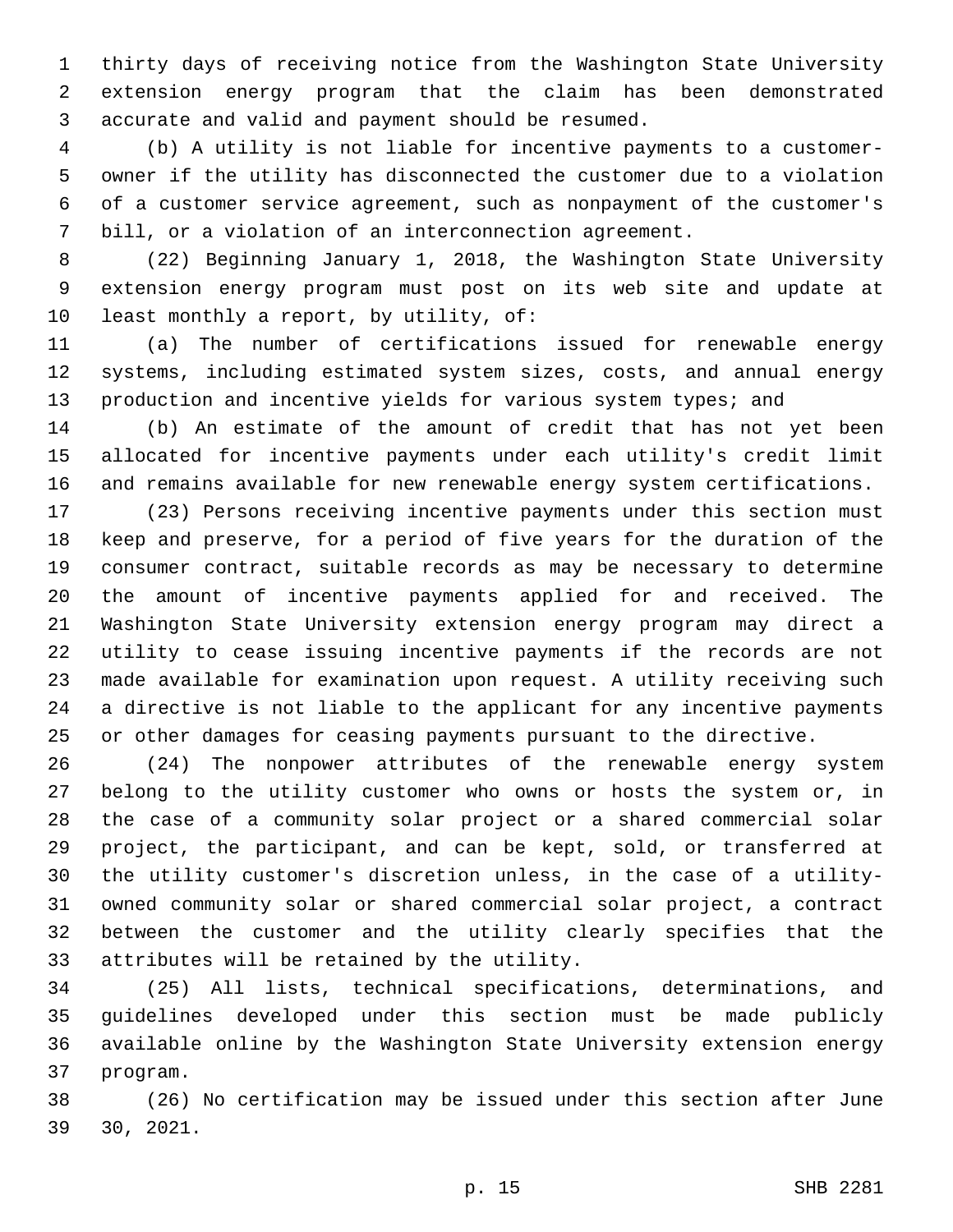(27) The Washington State University extension energy program must collect a one-time fee for applications submitted under subsection (1) of this section of one hundred twenty-five dollars per applicant. The Washington State University extension energy program must deposit all revenue generated by this fee into the state general fund. The Washington State University extension energy program must administer and budget for the program established in RCW 82.16.120, this section, and RCW 82.16.170 in a manner that ensures its administrative costs through June 30, 2022, are completely met by the revenues from this fee. If the Washington State University extension energy program determines that the fee authorized in this subsection is insufficient to cover the administrative costs through June 30, 2022, the Washington State University extension energy program must report to the legislature on costs incurred and fees collected and demonstrate why a different fee amount or funding mechanism should be 16 authorized.

 (28) The Washington State University extension energy program may, through a public process, develop any program requirements, policies, and processes necessary for the administration or implementation of this section, RCW 82.16.120, 82.16.155, and 82.16.170. The department is authorized, in consultation with the Washington State University extension energy program, to adopt any rules necessary for administration or implementation of the program 24 established under this section and RCW 82.16.170.

 (29) Applications, certifications, requests for incentive payments under this section, and the information contained therein are not deemed tax information under RCW 82.32.330 and are subject to 28 disclosure.

 (30)(a) By November 1, 2019, and in compliance with RCW 43.01.036, the Washington State University extension energy program must submit a report to the legislature that includes the following:

 (i) The number and types of renewable energy systems that have been certified under this section as of July 1, 2019, both statewide 34 and per participating utility;

 (ii) The number of utilities that are approaching or have reached the credit limit established under RCW 82.16.130(2) or the thresholds established under subsection (13) of this section;

 (iii) The share of renewable energy systems by type that contribute to each utility's threshold under subsection (13) of this 40 section;